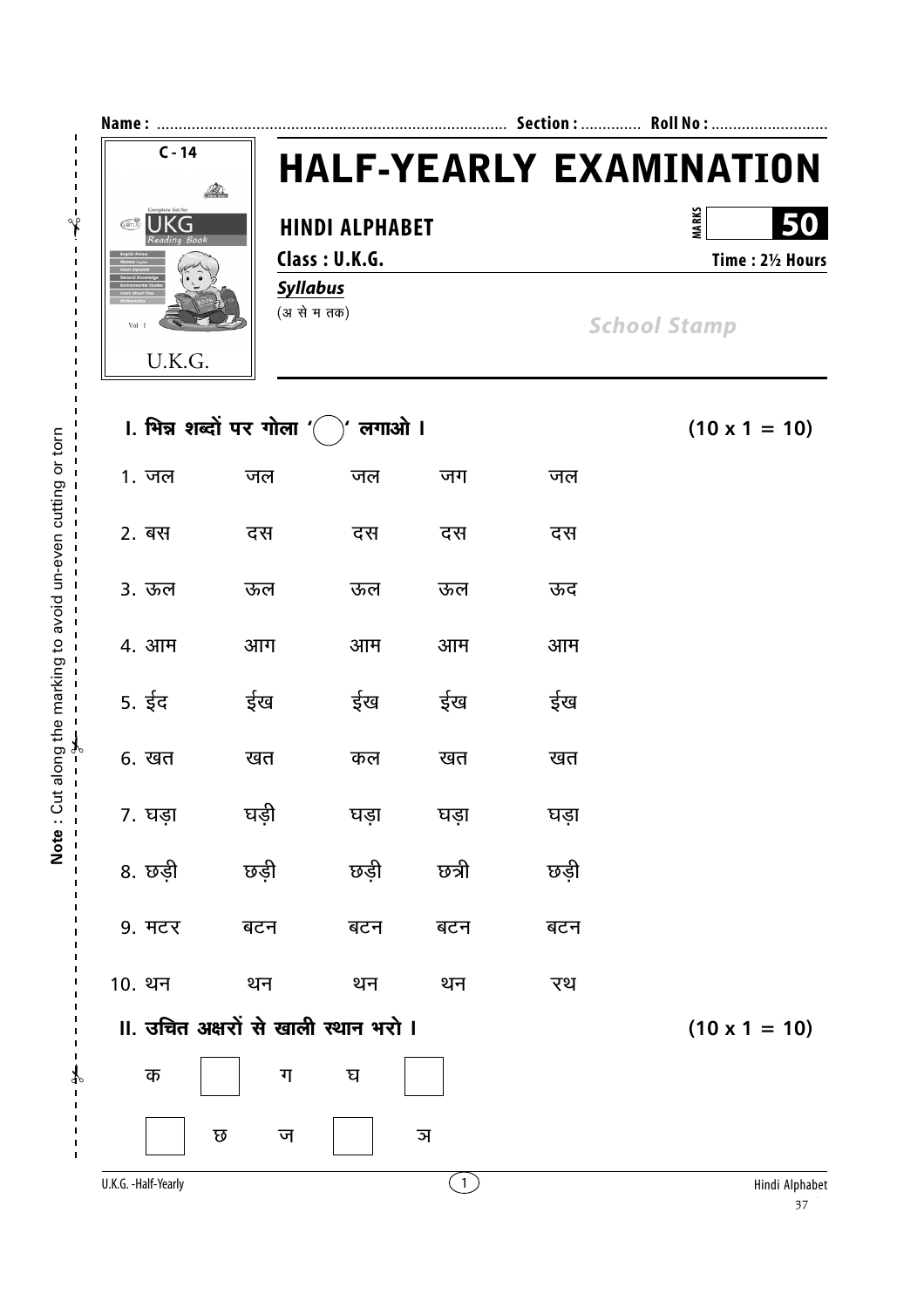

III. चित्र देखकर सही शब्द पर गोला ' $\bigl(\widehat{\phantom{a}}\bigr)$ )' लगाओ ।

इमली अनार आम जग जल टब  $\sqrt{2}$ झंडा छड़ी চ্চন্সী मछली मक्खी मकडी भजन भवन भक्त

IV. समान शब्दों को जोड़िए I

 $1.$ 

 $2.$ 

 $\overline{3}$ .

 $\overline{4}$ 

 $\overline{5}$ .

डलिया गमला डलिया फसल तराजू कलम गमला फसल तराजू कलम

 $(5 M)$ 

 $(5 \times 1 = 5)$